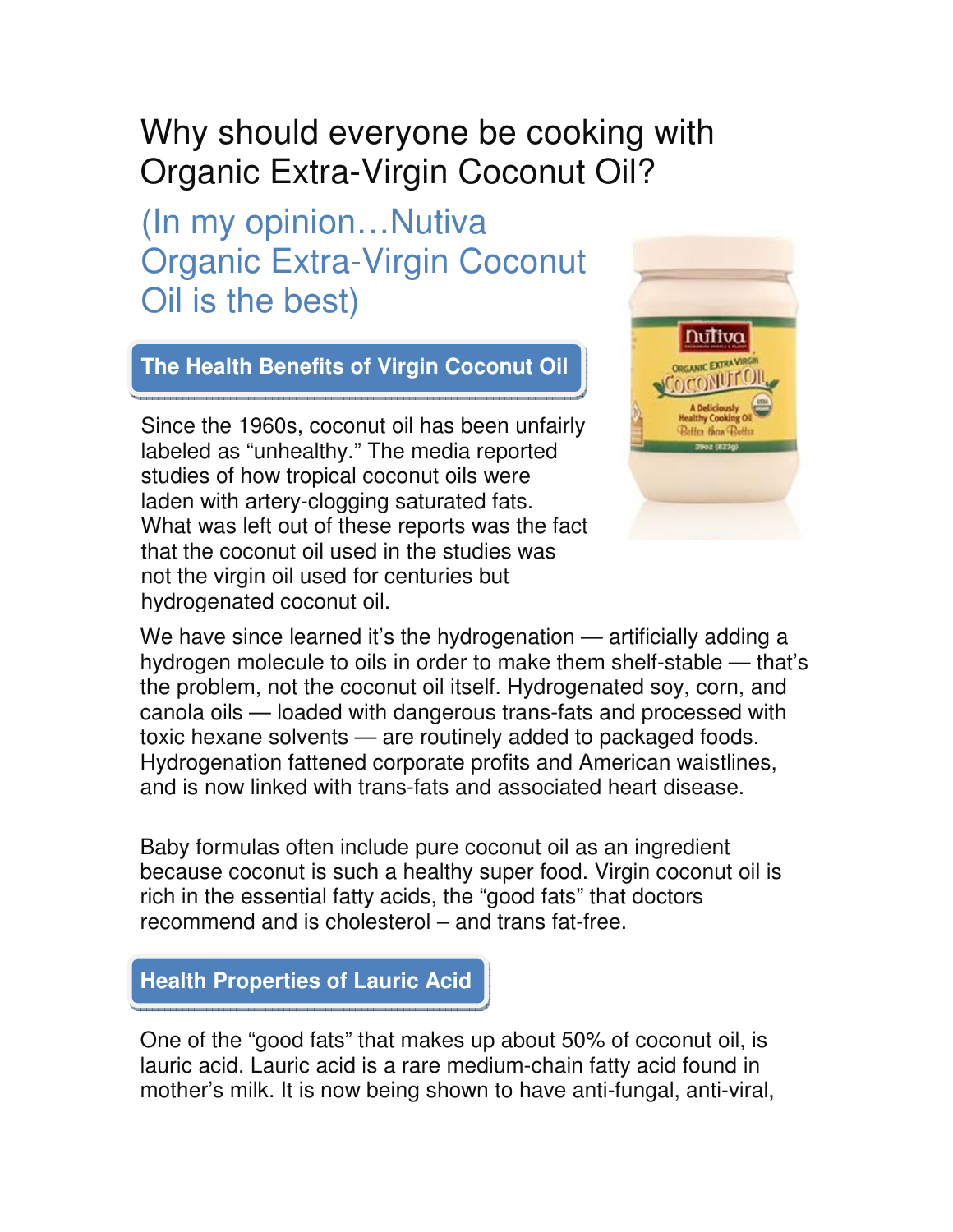and anti-bacterial health-protecting properties. Some researchers predict that lauric acid will one day become as well known in health circles as Omega-3 is today.

As studies reveal the downsides of consuming too many Omega-6 vegetable oils with their saturated fatty acids, coconut oil is making a comeback. We suggest consuming 3 tablespoons of extra virgin coconut oil a day.

## **Hydrogenated Trans Fat or Healing Coconut Oil?**

The FDA started requiring the labeling of "trans fats" in 2006, and as a result the entire fat category is undergoing a review of its traditions and assumptions. Hemp and coconut oil products deliver the nourishing "good fats, which can play a vital role in our health. Millions of Americans are questioning the outmoded assumptions regarding "zero fat is good", "tropical fats are bad," and "lots of vegetable oils are beneficial".

The traditional Pacific Islander diet included large quantities of coconut meat and oil, and those who still follow this diet have a low incidence of heart disease or weight issues. When a Western-style diet including vegetable oils replaces their traditional diet, all of the fat-related diseases common in the developed nations such as coronary heart disease begin to appear, their immune systems get weaker and serum cholesterol levels go up.

Besides its nutritional value, pure coconut oil also makes a luscious and soothing massage and body oil for dry and or damaged skin.

**Organic Coconut Oil Benefits:** \*Certified organic and non-GMO coconut oil \* Made from fresh coconuts, not dried copra \* Coldpressed \* Unrefined \* Chemical-free \* Unfermented \* \* Unbleached \* Undeodorized \* Unhydrogenated \* Pure white like fresh coconut \* Tastes like fresh coconut \* Has a fresh coconut fragrance